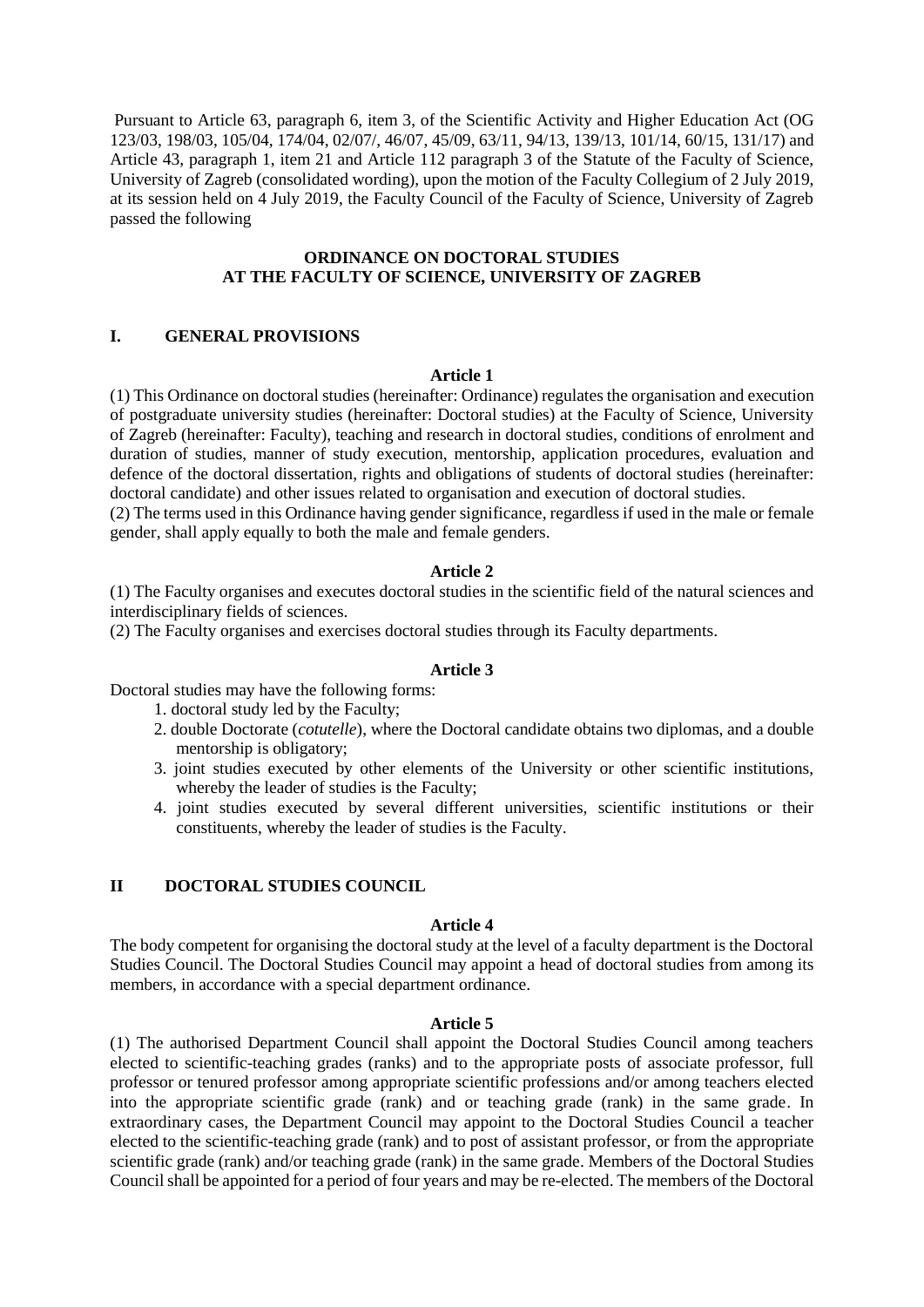Studies Council may have their deputies. More detailed provisions on the manner of appointment to the Doctoral Studies Council shall be stipulated by a special department ordinance.

(2) The Doctoral Studies Council shall perform activities from its scope of work at its sessions. The Doctoral Studies Council discusses and passes legally valid decisions when more than half of its members are present at a session, and passes its decision by a simple majority of votes of the members present.

(3) The Doctoral Studies Council shall perform the following activities:

- 1. prepare materials for the sessions of the Department Council from the field of doctoral studies,
- 2. prepare motions of study programmes of doctoral studies and, via the Department Council, forward them to the Faculty Council for adoption,
- 3. establish the motion of the implementation plan of doctoral studies and, via the Department Council, forward it to the Faculty Council for adoption,
- 4. systematically supervise the quality of teaching in doctoral studies through student surveys and other appropriate means,
- 5. propose to the Department Council members of expert committees in doctoral studies,
- 6. consider and adopt reports of expert committees in doctoral studies,
- 7. propose appointments of mentors to the Department Council,
- 8. state its opinion on motions of the Commission for evaluation of drafts (synopsis, thesis) of doctoral dissertations and propose drafts of doctoral dissertations to the Department Council for approval,
- 9. determine the proposal of a department act on doctoral studies and propose it to the Department Council for adoption,
- 10.appoint study advisers to doctoral candidates,
- 11.determine the proposal of contests and the conditions for enrolment of applicants to doctoral studies and, via the competent Department Council, forward it to the Faculty Council for adoption,
- 12.cooperate with the Office for postgraduate studies in performing administrative-technical affairs related to the execution of doctoral studies,
- 13.propose decisions to the Department Council and department head concerning financial matters of doctoral studies,
- 14.performs other matters related to the organisation and execution of doctoral studies.

(4) The Doctoral Studies Council may appoint standing and temporary commissions to perform the work from within its scope.

### **III COMPONENTS OF DOCTORAL STUDIES**

## **Article 6**

(1) The central component of doctoral studies is scientific research.

(2) In addition to scientific research, mandatory activities within doctoral studies are coursework, research seminars, workshops and discussion groups, for the development of research work, critical thinking, adoption of methodology and general skills.

### **Article 7**

(1) Consistent with the possibilities and in accordance with the set conditions by the Doctoral Studies Council, courses in the doctoral studies are open to all doctoral candidates of the University of Zagreb (hereinafter: University).

(2) Parts of research and teaching in doctoral studies may be partially opened to doctoral candidates from other universities, based on previously determined conditions and concluded agreements, which may be held in English, all in the manner and in accordance with the decision passed by the authorised Department Council upon the motion of the Doctoral Studies Council.

(3) To achieve interdisciplinarity, doctoral candidates, with the explanation and approval of their mentor and the consent of the Doctoral Studies Council, may enrol in courses and perform part of their research at the University or other institutions.

(4) The Doctoral Studies Council may prescribe that doctoral candidates pass differentiating subjects from undergraduate and graduate studies taught at the Faculty, to acquire the fundamental knowledge necessary for attending and completing the study programme.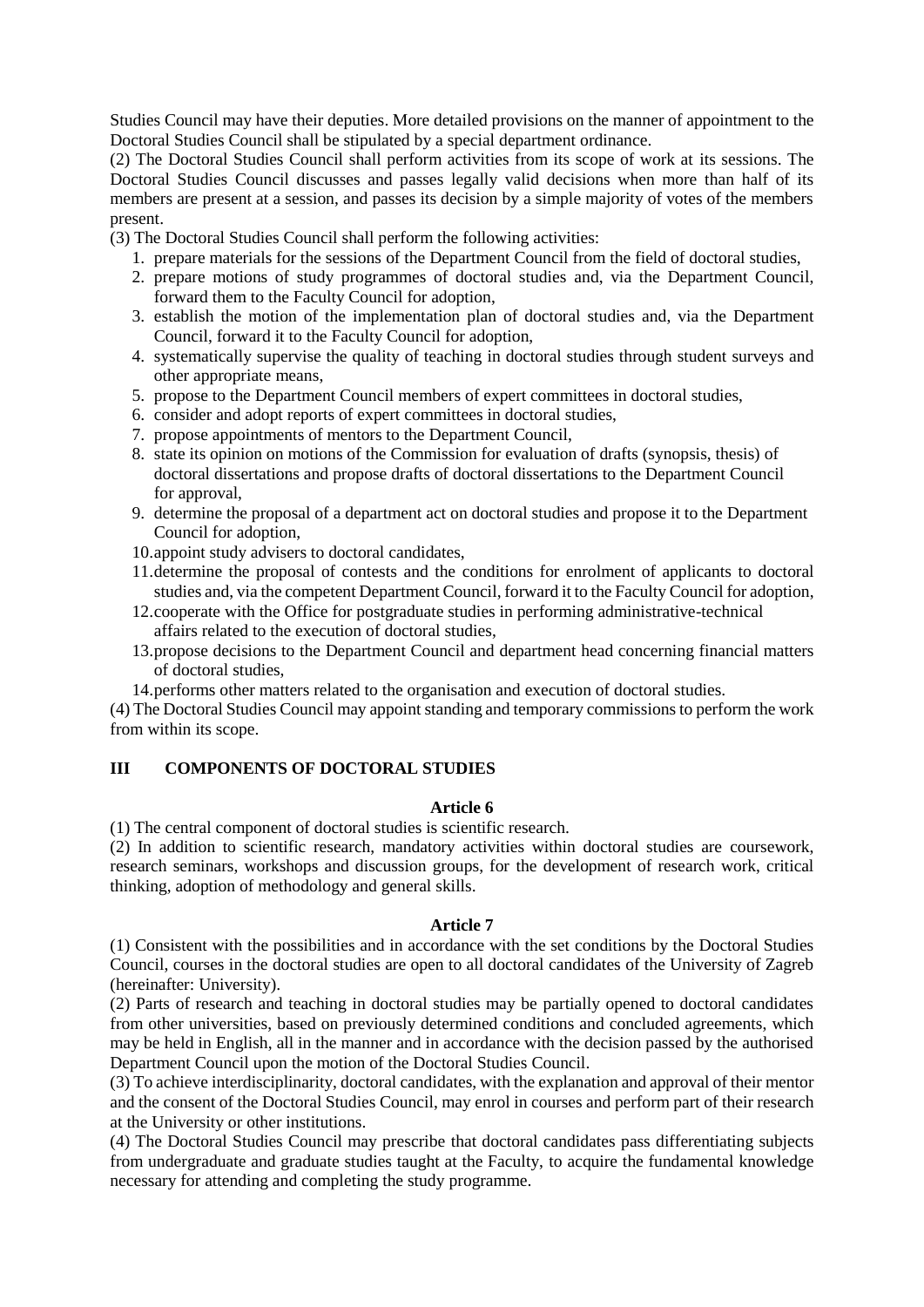(5) Special rules of studying in specific doctoral study programmes shall be established by the Study programme and the coursework implementation plan.

# **IV ENROLMENT CONDITIONS FOR THE STUDY PROGRAMME AND DURATION OF DOCTORAL STUDIES**

### **Article 8**

(1) Enrolment into doctoral studies is based on a public invitation for applications launched by virtue of a decision of the Faculty Council not more than one month before the beginning of courses and announced on the Faculty website and in the daily press. The Faculty Council renders the decision to launch a public invitation at the motion of the Department Council.

(2) The public invitation includes information on the conditions of enrolment, number of available places, requirement documents, deadlines for enrolment, criteria of selection and enrolment, and other information, and the criteria of candidate evaluation shall include the achieved grades in graduate studies, expressed interested for scientific research, published papers, recommendation of the potential mentor and proposal of the area of research. The interview with candidates is a mandatory element of the enrolment procedure. All the necessary conditions for the completion of study in the foreseen period are defined at the time of enrolment.

(3) The enrolment quota are determined according to the availability of research capacities, number of teachers and mentors.

(4) The decision on tuition fees is rendered by the Faculty Council.

(5) A candidate who has completed the appropriate graduate university study in accordance with the competition requirements may enrol in the doctoral study programme. Candidates not having completed the appropriate graduate study programme may enrol in a doctoral study programme consistent with the competition requirements and according to conditions set by the authorised Department Council at the motion of the Doctoral Studies Council.

(6) Decision on enrolment of candidates in the competition in paragraph 1 of this Article shall be passed by the competent Department Council at the motion of the Doctoral Studies Council.

(7) The Faculty shall conclude a study agreement with the candidate obtaining the right to enrol into the doctoral studies, and such agreement regulates the mutual rights and obligations.

#### **Article 9**

(1) Doctoral studies under this Ordinance shall have a 3-year duration. Any periods of study obligation shall not be counted in the study duration period.

(2) A doctoral candidate has the obligation to regulate his status each academic year, regardless if this pertains to re-enrolment in the same year or enrolment to a higher year. The competent Doctoral Studies Council shall decide on the doctoral candidate's application for re-enrolment in the same year, on the grounds of a written application. The competent Department Council shall determine the conditions for the continuation of studies and amount of participation in study costs for re-enrolment in the same year, all in the manner and in line with special decision of the Faculty Council.

(3) When the doctoral candidate completes the appropriate obligations defined by the implementation plan of the appropriate study programme, but has not yet defended his doctoral dissertation, he assumes the obligation to regulate his status in the manner and in line with the Special decision of the Faculty Council and the authorised Department Council.

(4) The doctoral candidate is entitled to complete his doctoral study within eight years, under the conditions under which he enrolled the study. The said period of eight years shall not include periods of obligation inaction for justified reasons (pregnancy, maternity leave, parental and adoptive parent leave, extended illness, other justified and substantiated cases).

(5) In exceptional cases, and prior to the expiry of the eight year period, the doctoral candidate may submit an application for the continuation of study. The competent Doctoral Study Council shall determine conditions for the study continuation based on the submitted application.

#### **Article 10**

(1) At the time of enrolment in the study programme, the Doctoral Studies Council shall appoint a study adviser for a Doctoral Candidate to aid him during the study, monitoring the doctoral candidate's work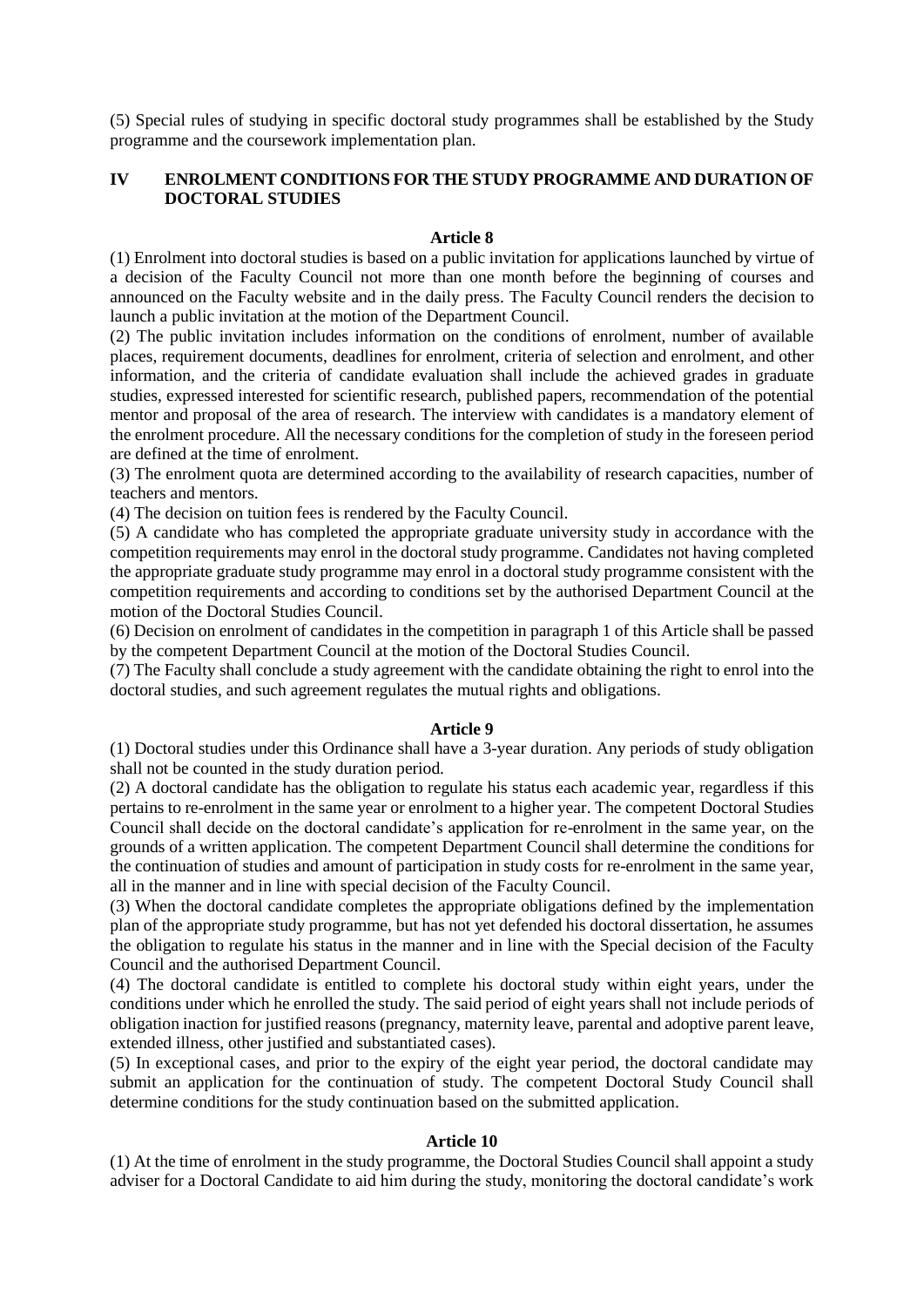and achievements and developing the plan of obligations with the candidate (filed into the Faculty records, e.g. the doctoral candidate's portfolio), until a mentor is appointed. The study adviser is an employee of the Faculty holding a scientific-teaching or scientific grade (rank) and participating in the execution of doctoral studies. When another institution beside the Faculty participates in the execution of doctoral studies, in line with a cooperation agreement, the study adviser may be appointed from such institutions.

(2) In case the quality of the doctoral candidate's work, evaluated through annual evaluation procedures by the Doctoral Studies Council, does not meet the expected quality level, the Doctoral Studies Council may decide to revoke the doctoral candidate's rights to continue with the studies.

## **V MENTORSHIP AND MENTOR OBLIGATIONS**

### **Article 11**

(1) A mentor of a doctoral study shall be appointed by the competent Department Council at the motion of the Doctoral Studies Council. The Doctoral Studies Council shall decide upon the number of doctoral candidates a mentor may lead simultaneously.

(2) A person meeting the following requirements may be appointed as mentor:

1. a person elected to at least the scientific-teaching grade (rank) position of assistant professor or grade (rank) of scientific associate or equivalent if the mentor was educated abroad;

2. an active scientist from the scope of research of the doctoral work (e.g. head or member of a research project and/or research group):

3. a person who is scientifically active and relevant in the international scientific community and has published scientific papers related to the doctoral research proposal;

4. a person who has published scientific papers in the last five years;

(3) A mentor may be also a *professor emeritus*, or a regular member of the Croatian Academy of Arts and Sciences, should he meet the requirements under paragraph 2, item 2, 3 and 4 of this Article.

(4) Prior to taking over the first mentorship, the mentor is recommended to attend the mentorship workshop organised by the University or a recognised international school.

(5) A mentor who is not an employee of the University or Faculty, must sign a cooperation agreement and takeover of responsibility with the Dean of the Faculty, save in the case of a mentor appointment from some other institution who, by virtue of a cooperation agreement, participates in the performance of doctoral studies.

(6) A teacher at the Faculty may be a mentor at another University, with the Dean's permission. The Dean of the Faculty grants permissions for mentorship at the motion of the competent Department Council.

(7) A person appointed as a mentor before his retirement, is entitled to/may bring this mentorship to its end, with the approval of the Doctoral Studies Council.

(8) In order to assure the quality of the doctoral dissertation, double mentorship shall be made possible, if necessary (for instance, in interdisciplinary research or conducting research in several institutions).

## **Article 12**

(1) A mentor is required to guide the doctoral candidate during his work on the doctoral dissertation, monitor the quality of the candidate's work, stimulate the publication of his work, and enable his participation in scientific projects.

(2) A mentor shall regularly submit reports on the work of the doctoral candidate to the competent Doctoral Studies Council, on the appropriate University form.

# **VI RIGHTS AND OBLIGATIONS OF THE DOCTORAL CANDIDATE**

## **Article 13**

(1) A doctoral candidate is required to submit a report on his work to the competent Doctoral Studies Council once a year, with a possible presentation of the research. The report shall be submitted on the appropriate University form.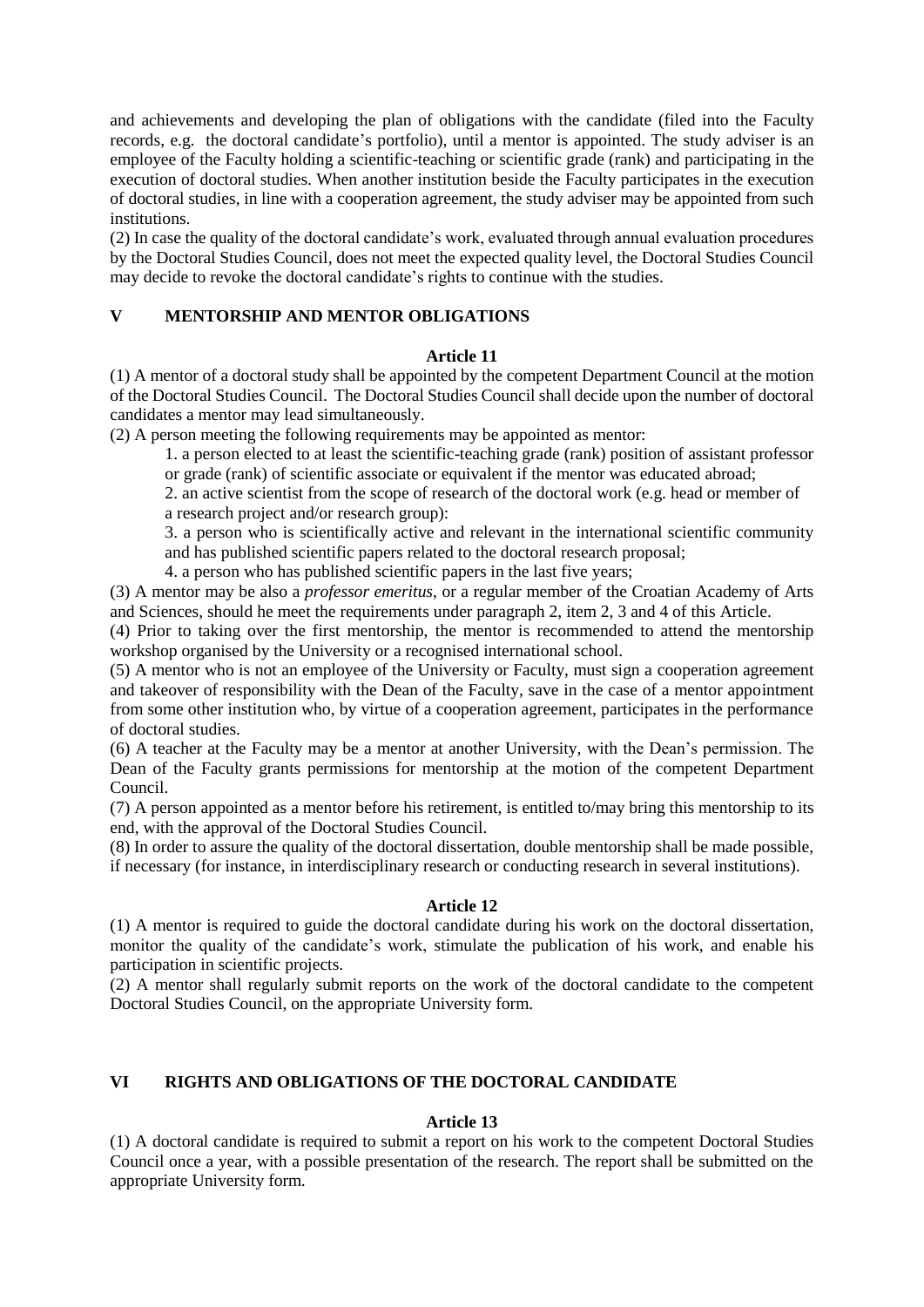(2) A doctoral candidate has the right to change his mentor or proposal of the doctoral research, with a written request and statement of the previous mentor, on the appropriate University form. The authorised Department Council passes a decision thereon, at the motion of the competent Doctoral Studies Council. (3) Before the defence of his doctoral dissertation, a doctoral candidate is required to have published, or accepted for publication, at least one scientific paper in an international or domestic journal of repute in the scientific field relating to the doctoral dissertation, thematically related to the doctoral research (where he is the only or one of the main authors). Each paper, save with a special explanation (e.g. equal co-authorship) may qualify only one doctoral candidate.

# **VII DOCTORAL CANDIDATE STATUS**

## **Article 14**

(1) A doctoral candidate enrolled to a doctoral study may be:

1. a person whose costs of study are covered by the science and higher education system;

2. a holder of a Croatian or international scholarship;

3. a scholarship holder of Croatian or international foundations;

4. a person whose costs of study are being covered by Croatian or international scientific or research projects;

5. a person whose costs of study are borne by their employer;

6. a person bearing his own study costs.

(2) At the time of enrolment in the study, the person enrolling in the doctoral study shall agree to the conditions of financing the study (the conditions of financing the research are established when determining the mentor and outlines of the doctoral dissertation).

(3) During study, it is possible to change the sources of financing.

### **VIII DOCTORAL DISSERTATION**

#### **Article 15**

(1) A doctoral dissertation is a public scientific paper, subject to scientific assessment.

(2) A restriction of the public status of the doctoral dissertation is possible only exceptionally, as stipulated by Article 21 of this Ordinance.

#### **Article 16**

(1) Forms of the doctoral dissertation are:

1. Scientific monograph,

2. A set of published scientific papers accompanied by a critical review chapter, consisting of an introduction, discussion, conclusion and a detailed overview of the relevant literature (i.e., the Scandinavian model). The critical review sets the results of doctoral work into the context of the existing scientific knowledge and it is possible only within the scope of the research work in the doctoral study, whereas scientific papers must be published only after enrolment to the doctoral study. Scientific papers which comprehensively are proposed as the doctoral dissertation must form a new logical whole consisting of at least three papers published in journals listed in the databases Web of Science, Scopus, ERIH or bases relevant for the field of research, and in line with the Ordinance on conditions for election to scientific grades (ranks), where at least once journal must have an impact factor greater than the median impact factor of the journal in the field of the doctoral research. Each paper, save with special explanations, may qualify only one doctoral candidate. The doctoral candidate must be the main author in at least two of the indicated papers. The comprehensive papers must provide a new scientific contribution in relation to the individual papers. Such a dissertation, including the published papers, shall undergo the same procedure of evaluation and assessment as all other forms of doctoral dissertations.

## **Article 17**

(1) The doctoral dissertation may be written in Croatian or English.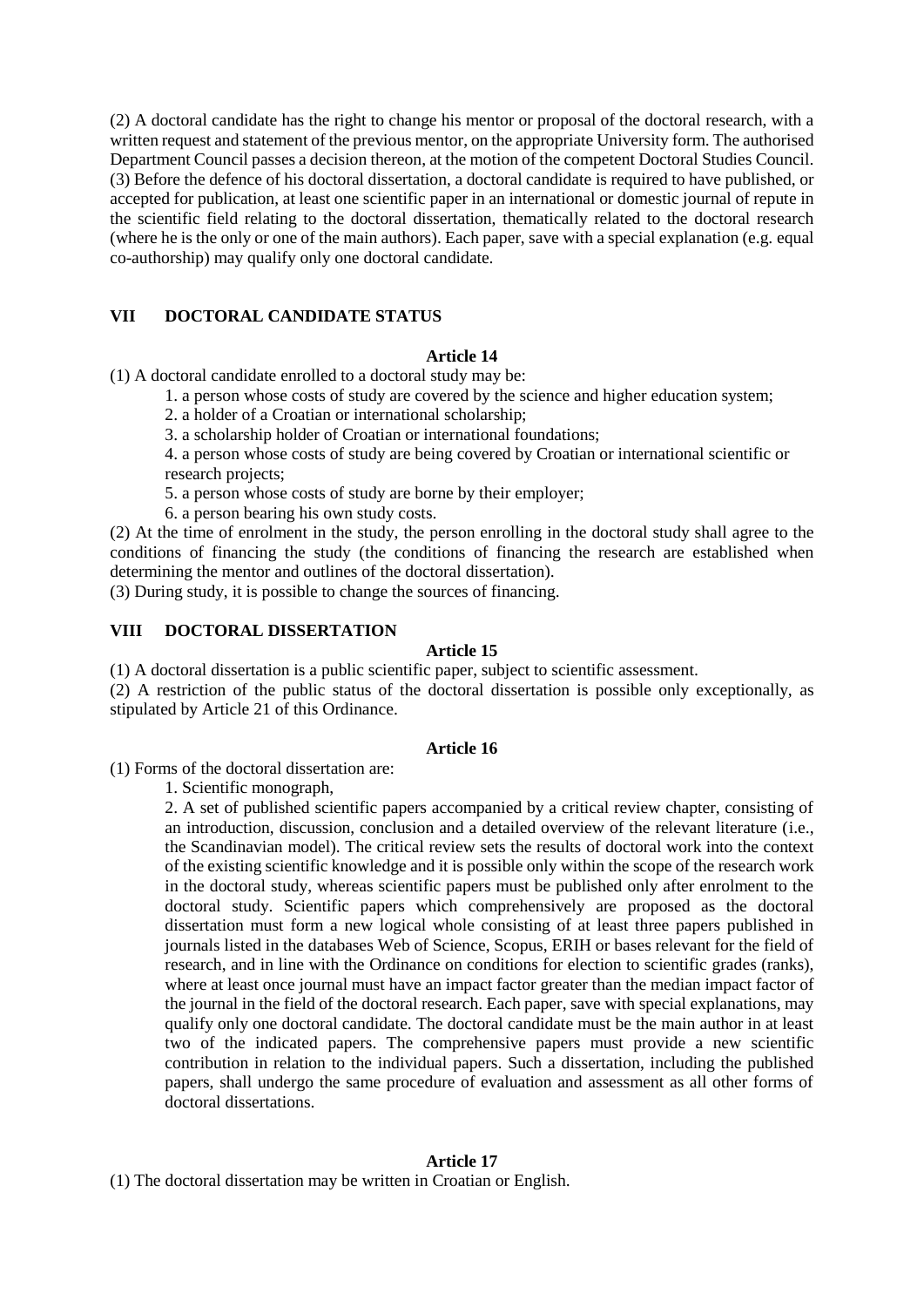(2) The title, summary and key words of the doctoral dissertation must be written both in Croatian and in English. The summary must enable understanding of the goals of the dissertation, its research methods, results and conclusions.

(3) The graphic layout of doctoral dissertations shall be prescribed by the University.

## **IX PROCEDURE OF APPLICATION, EVALUATION AND APPROVAL OF THE DRAFT DOCTORAL RESEARCH AND PROPOSAL OF THE MENTOR**

## **Article 18**

(1) During study, at the earliest in the first, and at latest by the end of the fifth semester, the mentor and draft of the doctoral dissertation are determined (synopsis, topic).

(2) When proposing the mentor and draft of the doctoral dissertation, the work conditions are determined, particularly the conditions of financing the research.

(3) A doctoral candidate initiates the procedure of acceptance of the doctoral dissertation draft by submitting an application containing general information on the doctoral candidate, his curriculum vitae and list of published papers, title of the proposed doctoral dissertation, information on the proposed mentor and his competences, substantiation of the doctoral dissertation draft (synopsis, topic), and expected original scientific contribution of the suggested research, estimation of costs of research and statement that he has not submitted the same doctoral dissertation with the same topic in any other University study, or at another university. The doctoral dissertation draft shall be submitted on the appropriate University form.

(4) The competent Department Council, at the motion of the Doctoral Studies Council, shall appoint an Evaluation Committee of the doctoral dissertation draft and appointment of mentor. The Committee shall consist of three or five members, whereby at least one member shall not be an employee of the Faculty. A mentor may not be a member of the Committee, save in extraordinary cases with the consent of the Doctoral Studies Council.

(5) The submitted doctoral dissertation draft shall be defended publicly, before the Committee for evaluation of the doctoral dissertation draft and mentor proposal.

(6) The Evaluation Committee of the doctoral dissertation draft and proposal of mentor shall assess the likelihood of the original scientific contribution, evaluates the financial feasibility of research and proposes the mentor. The Commission issues its evaluation no later than three months from the submission of the application and appointment.

(7) The competent Department Council must state its opinion on the proposal of the Evaluation Committee of the doctoral dissertation draft and appointment of the mentor at its next session.

(8) The Natural Science Field Council proposes the doctoral dissertation draft and mentor to the University Senate for adoption. The Senate confirms the draft of the doctoral dissertation and the mentor at its next session.

(9) All scientific research including humans or animals must be in compliance with the valid regulations, have the approval of the Ethics Committee of the Faculty and of any other institution where the research is being conducted, the consent of each participant if they are able to provide it, or the consent of their proxies or legal representatives. For research conducted in protected areas, on protected species or on the Red Listed species, the permission of the State Nature Conservation Institute is necessary.

(10) The provisions of this Article shall apply equivalently to a case of double mentorship.

## **X EVALUATION PROCESS OF THE DOCTORAL DISSERTATION**

#### **Article 19**

(1) A doctoral dissertation, with the written consent and opinion of the mentor on the conducted scientific research and achieved original scientific contribution, shall be submitted by the doctoral candidate to the competent Post-graduate Studies Office. Should the mentor refuse to provide his consent, he must within 15 days of the date of receipt of the notification, explain his reasons in writing. In both cases, the mentor's explanation, and if necessary the forms DR.SC-04 and DR.SC-05, shall be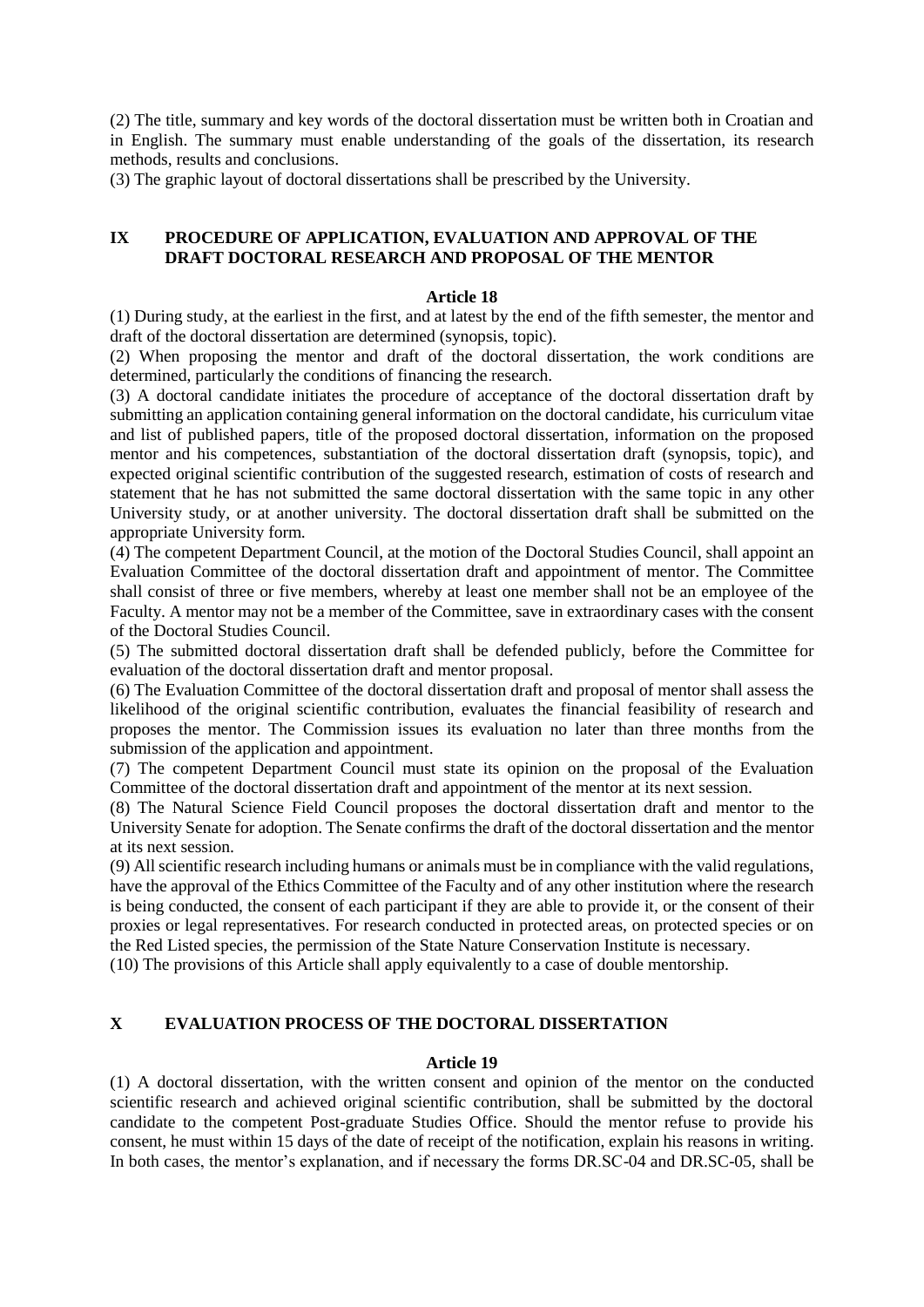submitted to the members of the Evaluation committee of the doctoral dissertation, who shall take this into account when evaluating the dissertation.

(2) Prior to submitting the doctoral dissertation into the evaluation procedure, the competent Postgraduate Studies Office shall establish whether the doctoral candidate has fulfilled all the obligations required by the study programme.

(3) For evaluation of the doctoral dissertation, the doctoral candidate shall attach his or her dissertation both in hard copy and in digital form.

(4) The competent Department Council, upon motion of the Doctoral Studies Council, shall appoint the Evaluation Committee of the doctoral dissertation. The Committee has three or five members, of which at least one member is not an employee of the Faculty, and if possible is an employee of another Croatian or international university or related institution. The mentor may not be a member of the Evaluation Committee of the doctoral dissertation.

(5) Members of the Evaluation Committee of the doctoral dissertation must be elected at least to the scientific-teaching grade (rank) of assistant professor or grade (rank) of scientific associate or equivalent if the Committee member has achieved his position abroad.

(6) Members of the Evaluation Committee of the doctoral dissertation are required, until release of the evaluation, to handle all information and knowledge from the dissertation in a confidential manner, for protection of scientific contribution of the doctoral dissertation and intellectual property.

(7) The Evaluation Committee of the doctoral dissertation is required, within three months of its appointment and receipt of the dissertation, not counting non-working days, to provide a written report with its evaluation of the doctoral dissertation. The Committee chairperson shall prepare a report according to the gathered opinions of Committee members, and the report shall be signed by all Committee members. Each Committee member is also entitled to submit a separate evaluation.

(8) The Evaluation Committee for the doctoral dissertation in its report proposes:

1. acceptance of the doctoral dissertation with an explicit statement on the achieved original scientific contribution, or

2. requirement for additional work on the doctoral dissertation and final evaluation, or

3. rejection of the doctoral dissertation, after which the doctoral candidate loses his right to acquire the title of doctor of sciences (PhD) in this study programme. The substantiation is an important part of the report.

(9) At the first next session, the competent Department Council shall pass a decision on the dissertation evaluation and appoint the Committee for Defence of the dissertation.

# **XI PROCEDURE OF DOCTORAL DISSERTATION DEFENCE**

## **Article 20**

(1) A doctoral candidate may approach the defence of doctoral dissertation, after the competent Department Council accepts the positive evaluation of the Evaluation Committee for the doctoral dissertation, no later than within two months.

(2) The doctoral dissertation Defence Committee has three or five members. A doctoral dissertation Defence Committee may have the same composition as the Evaluation Committee for the doctoral dissertation. A mentor may not chair the doctoral dissertation Defence Committee.

(3) Defence of a doctoral dissertation is public. An invitation for a public defence must be announced at least 8 days before the defence. The defence is held in the premises designated by the Doctoral Studies Council, in the language in which the doctoral dissertation was written, unless the Committee agrees otherwise with the doctoral candidate. The defence procedure shall be established by a protocol.

(4) The doctoral dissertation Defence Committee passed the evaluation after the defence. A grade may be *rite, cum laude, magna cum laude* and *summa cum laude.* The evaluation grade is passed by the majority votes of the members of the doctoral dissertation Defence Committee.

(5) The minutes of the defence procedure are drafted in Croatian, and in case of a defence in English, the minutes shall also be drafted in that language.

(6) The final defence of a doctoral dissertation is held only once.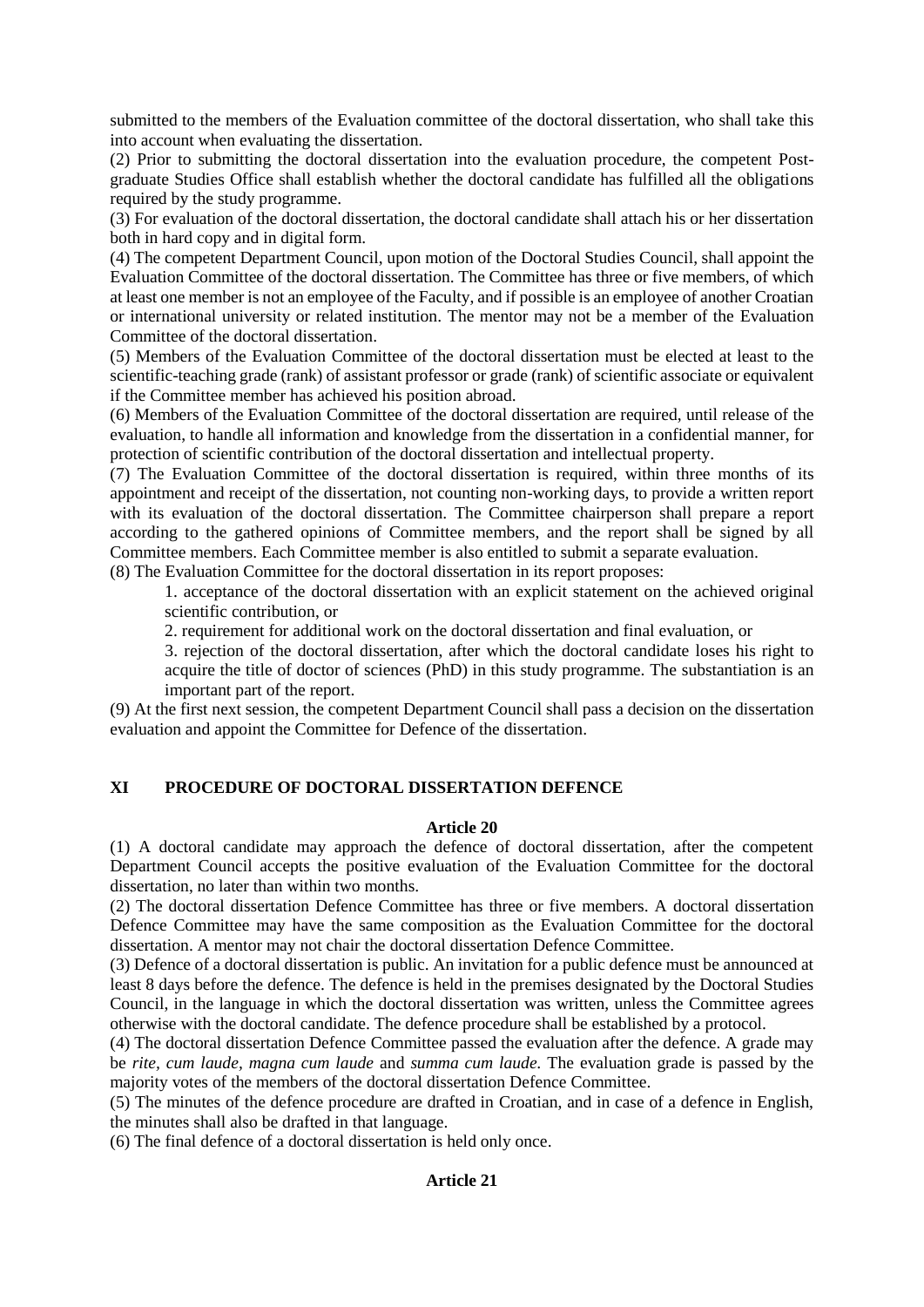(1) In case the results of the doctoral dissertation research include an innovation, eligible for the protection of intellectual property rights, a doctoral candidate and mentor may report this to the Technology transfer office of the University. In this case, a doctoral candidate may, with the consent of mentor, before submitting the doctoral dissertation for evaluation, request that the submitted doctoral dissertation be treated with confidentiality, until the moment of public defence.

(2) The Technology transfer office shall conduct the procedure of legal protection and commercialisation of the research results in line with the Ordinance on the Technology transfer office. In that case, the public defence may be postponed, with the consent of the doctoral candidate, for no longer than one year from the submission of the doctoral dissertation for evaluation. Confirmation thereto of the Technology transfer office shall be attached to the application for postponing a public defence.

(3) The doctoral candidate shall acquire the copyrights through the act of creating the doctoral dissertation.

## **XII PUBLICATION AND ARCHIVING OF THE DOCTORAL DISSERTATION**

### **Article 22**

A doctoral dissertation shall be published and archived in the manner and in accordance with the law, general regulations of the University of Zagreb and the Faculty.

## **XIII DOCTORAL GRADUATION CEREMONY**

#### **Article 23**

(1) A doctoral candidate acquires rights of a doctor of science anticipated under labour law, on the date of successful defence of his doctoral dissertation, and full rights of the academic title and diploma upon taking a solemn oath at the graduation ceremony and entry into the book of doctors of science.

(2) Within one month of the defence, a doctoral candidate should complete the University form for doctoral graduation ceremony into the degree of the doctor of science and submit the doctoral dissertation, in accordance with the law, general regulations of the University and the Faculty.

(3) The doctoral diploma is handed to the doctoral candidate by the Rector at a solemn ceremony, where a doctoral candidate may be present in person or through a proxy who must hold the title of doctor of science.

## **XIV MEANS OF QUALITY ASSURANCE OF DOCTORAL STUDIES**

#### **Article 24**

(1) The Doctoral Studies Council has the obligation to care for detailed records on research work and other performed study obligations of each individual doctoral candidate, including the obligations plan (e.g. drafting the doctoral candidate's portfolio). The Doctoral Studies Council has the obligation to take care of the workload and successfulness of mentors and keep records for each mentor on the number of enrolled candidates and number of candidates that have defended their doctoral dissertation.

(2) The Doctoral Studies Council performs regular self-assessments of doctoral studies on the basis of reports of mentors and doctoral candidates, reporting it on the University form to the Department Council and the University, via the Dean of the Faculty.

(3) Self-assessment reports shall be attached during the re-accreditation procedure.

(4) Criteria of evaluation of doctoral studies include: scientific production of teachers and doctoral candidates, teaching, relevance and quality of doctoral dissertations, statistical indicators of study duration, statistic indicators of the annual number of new doctors in relation to the number of doctoral candidates, achieved international cooperation and employability of doctors of science.

## **XV REVOCATION OF ACADEMIC DEGREES**